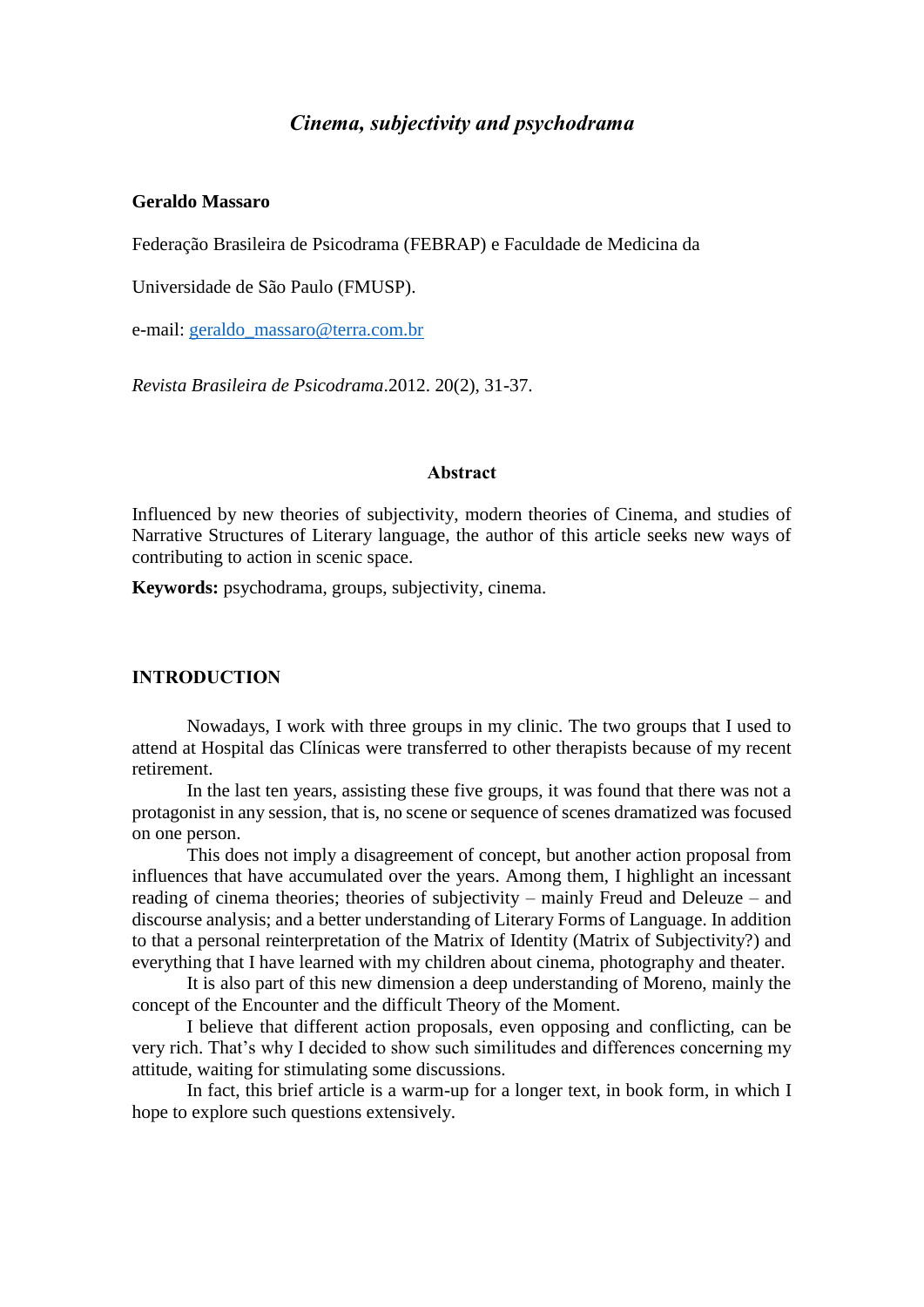# **THE "SITUATION-PSYCHODRAMA": THEATER AND CINEMA**

## **INFLUENCES**

In almost all cases, our scenes are performed in Drama dimension. Hardly we work using Epic or Lyric dimension. Drama is Dialogue, Presentified Actions and Conflict. Then we look after health through the Conflict Resoluction, dramatizing it.

We have a protagonist – subject to two commands: internal or external, that can be conscious ou unconcious – and we expose him to the conflict established by these two commands.

It is a muscular session. Two auxiliary egos or two members in the group simulate such command in a muscular action on the protagonist, who will enter into each of the forces, trying to recognize them. When this happens, the therapist takes the conflict out of an intrapsychic dimension and places it in a relational dimension. If there is no agreement, it achieves the solution through physical confrontation. The patient will be urged to fight for what he recognizes as his own.

In thesis, the conflict is exposed and solved. We think all the time about blocks and unblocks. There is an ideology of a centered and nuclear Self, submitted to commands. It is expected that he is able to impose his wishes and becomes victorious.

Scenes can be much more complex than that, but the principle is the same: serious dialogue, presentified action and conflict resolution.

For many years I have worked with this dimension. They are beautiful sessions and very effective inside the room. But over the years it has shown me that the solution showed inside the room does not always mean a solution in people's daily lives. In most of the times such questions remained. Why?

Maybe the conflicts are the results, and not the causes of human issues.

In any case, this dimension of dramatization is the center of what we pass on to our students and supervisees in our training courses. As it is a didactic vision and relatively easy to make, it usually provides a good learning, although there is the risk of being ritualized in preserves.

It could be argued that a work with a protagonist does not necessarily have to be done in this dimension. We could use lyric and epic dimensions, out of the game of conflict. It is true, just observe the scientific work we produce, public oversight, and dramatization reports that we will see few descriptions of scenes outside that scope. We are Psychodramatists because we work with Dramas, that is, with conflicts. It is an influence of theater, where drama prevails, and of Freud's Dialectic of Interiority, where conflict prevails. This is not bad, on the contrary, it can be very resolutive for certain situations. But it is only a part of what we can do in our therapy sessions, or even in other uses of Psychodrama.

It could also be stated that working with an isolated person promotes the development of the personhood, the subjectivity. It is a truth, but a limited truth. Other forms of action may be more effective in this regard. We will return to this later. In any way, the use of short dramatizations, like vignettes, can compensate this in some way. I use this system about three or four times a year, per group. Such work allows a focus on more specific things of each person, followed by elaborations made by all of them. The common is sought. Conflict here can have spaces, but much more to be experienced as such than to be solved.

Another argument is that if we work with a group, this group is the protagonist. This is just a wordplay that would serve to hide more relevant questions. In this text, we can argue that we can work with all people at the same time, without losing their spaces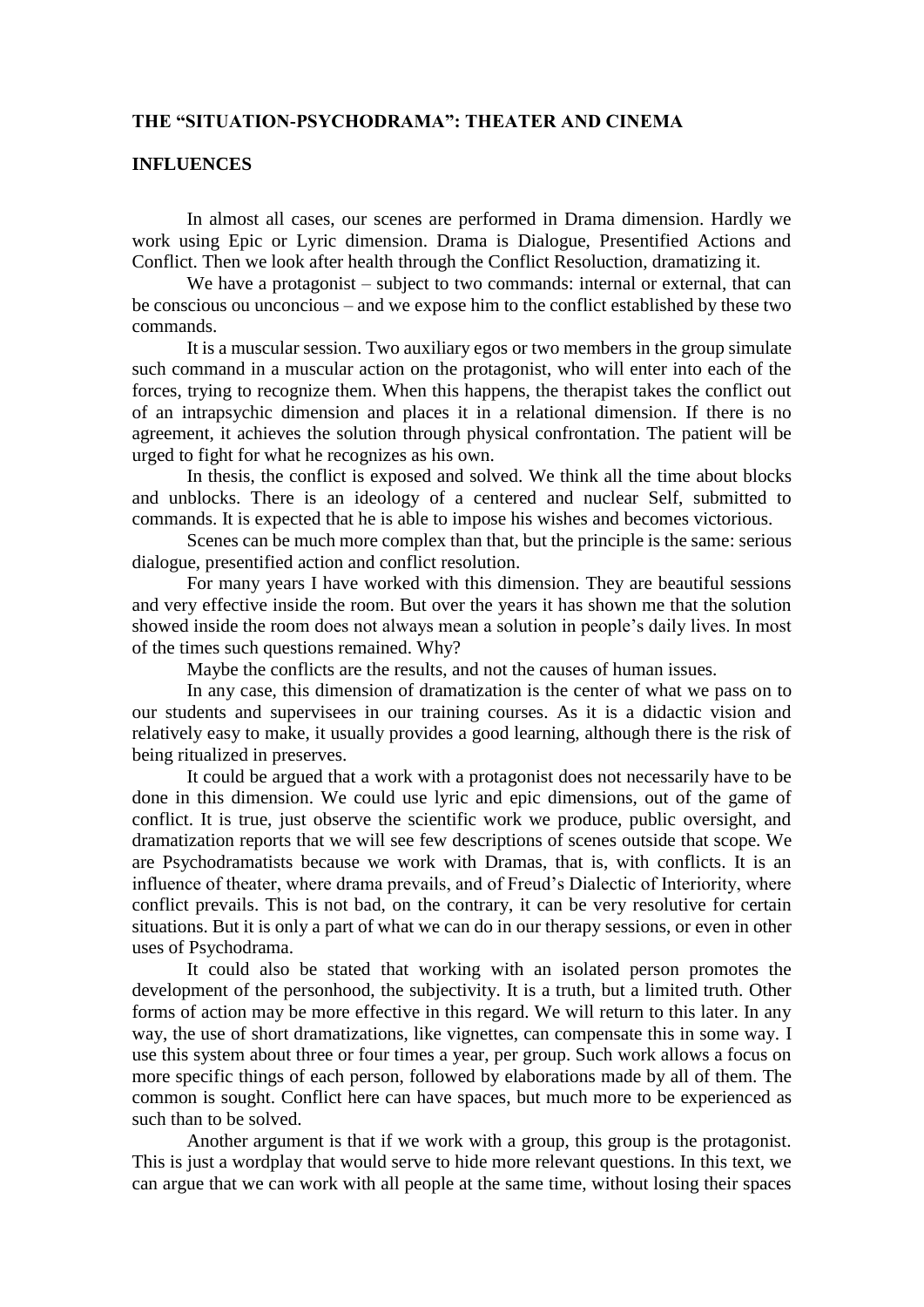of experimentation and, consequently, subjectivization.

But if the core of the work is not in the conflict resolution, in the use of isolated protagonists, in an idea of Self with a nucleus, where is it then?

I apologize in advance, because I will approach this matter briefly. Since a deeper answer, whether or not, would require much more space than an article for our Journal. It would approach theories of subjectivity and, perhaps, "cinematic" forms of dramatization. It is too much.

Let's take a look at Moreno. In his protocols and in many of his writings, the questions posed in the dimension of conflicts and their solutions prevail. But if there is one thing we can really boast about Moreno, besides introducing theater to therapy and his work with psychotics, was to be a visionary. Someone capable of perceiving philosophical movements before becoming more concrete things, and introducing them to discussions.

In his book *Psychodrama*, Moreno (1975) states that people do not want to overcome reality, they want to expose it, they re-experience it, they own it.

This is the direction we must follow. The scenic space as a space of experimentation. As a space of construction of reality and of yourself. Experimenting forms of existence which codes are found in the world. Looking after health as a production of subjectivities.

Considering the scene as a space of subjectivization implies some differences regarding those things that have been the greater part of our daily life:

- 1. The contact with the chaotic-undifferentiated here will be taken not only as a producer of symptoms. Through the Dialectic of Differences, via Deleuze, we can understand psychic indeterminations containing a complexity that can differentiate into multiple singularities, lines of virtualities that can achieve consistencies. The desire acts on this ontological texture. This is consistent with the Morenian view of Encounter, in which the interaction between two beings can bring about the acquisition of other forms of existence.
- 2. Modern theater is almost always a drama. Brecht, in his quest for epic dimension, is a rare exception. As drama, theater implies conflicts and puts us in the role, as psychodramatists, of conflict solver. Perhaps we could looking for adding other forms of technical action, such as cinema, allowing other languages to promote subjectivization. Cinema also works with drama, but it has a wide space for lyric and epic, forms that often benefit the development of subjectivities.
- 3. Cinema will not be considered as a "more modern" substitute, but only as something that adds up. Nor will it be considered only in its technical arsenal. The understanding of how the script and the assembly are formed are very interesting for our learning. I think this is so important that I will try to reaffirm it in other words. The study of screenplay and filmmaking may be more important to us, psychodramatists and therapists in general, than the acquisition of cinema language techniques.
- 4. The "Situation-Psychodrama", arising from this combination of Theater and Cinema, can differ in many things from its origins. It creates another intimacy, another relationship with the edges of the scene, another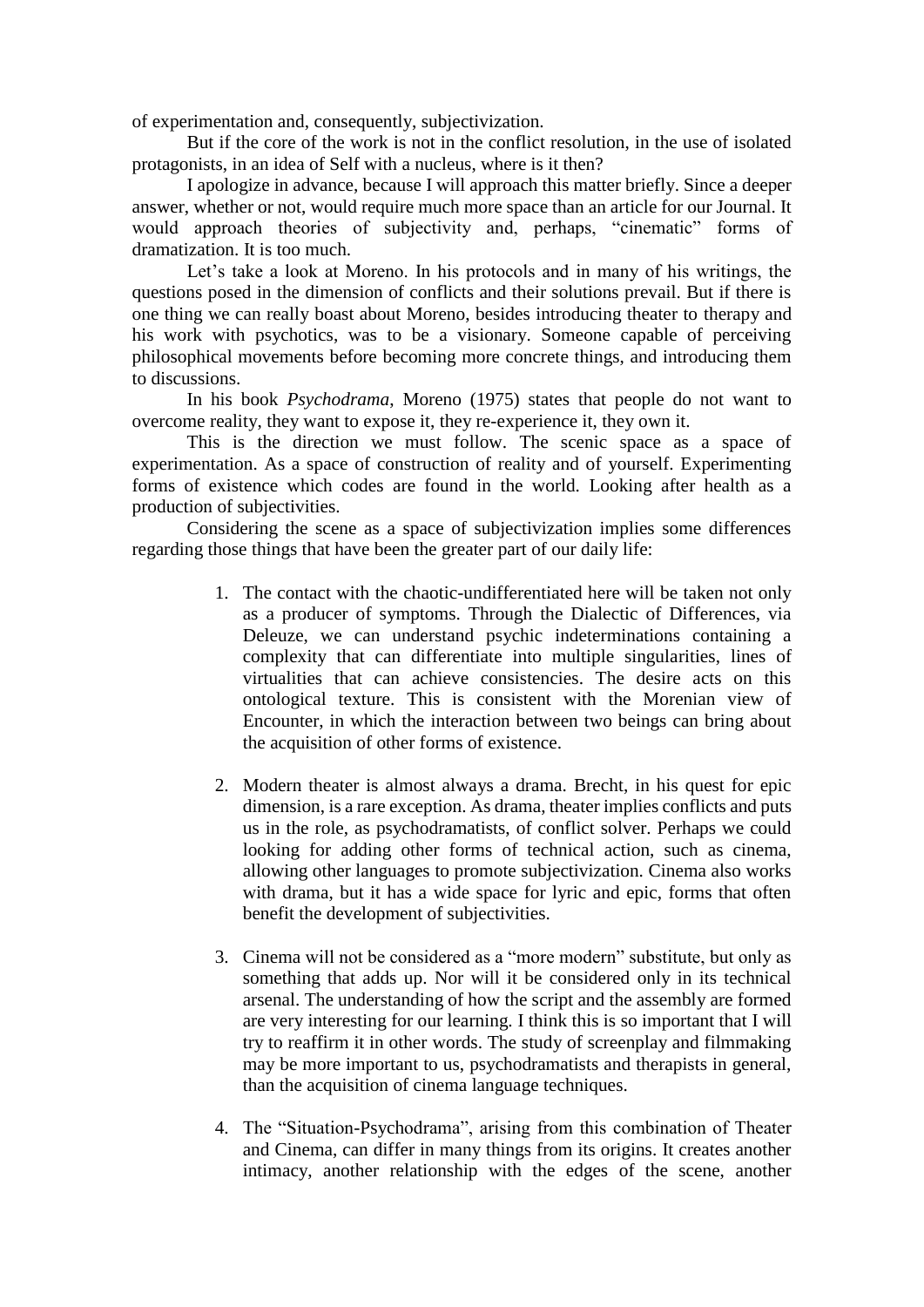participation, another call to action, another space and so many other differences. I accept, beforehand, that the concept of Situation-Psychodrama that I am trying to develop, was, in this article, very loose and unstructured. But it will be much more developed in a longer text, in book form.

- 5. It is also important to know the literary forms, which are Drama, Epic and Lyric. We constantly work with Drama, although we do not always know what that means. A deeper knowledge of Epic and Lyric could greatly enrich our work as a promoter of scenic spaces of subjectivization.
- 6. The body here, in general, gains a deeper dimension. It will not be considered muscularly or as that which gives us an immediate perception of the origin of the conflict. It will be the virtual center of actions that gives access to temporality, to the imaginary, putting us in a situation, allowing the flow of desires and fantasies contained in the imaginary and carrying them out on a scene.
- 7. The scene itself, taken in this dimension, is different in a therapy project. It is no longer a link in a chain that direct something planned to an end. A scene from a sequence of scenes occurred on the same day or at very different times, but always aiming for a solution. It has a value in itself, as a source of creation, of experimenting realities and new forms of existence. Doesn't this situation, which is very present in the discussions about modern cinema, remind us of the Theory of the Moment?

# **FINAL CONSIDERATIONS**

Imagine that in a session a group "has fallen" on a small planet that, by its size, receives the light of its sun on all its sides. If there is no light/dark alternation, there will be no abstraction of what is today and tomorrow. The social experience of time will be altered producing other forms of temporality and projects. A simple "game" exposes the group to an unusual experience. Which changes in autonomy and subjectivity will they experience? What will change in the capture of reality? Which other forms of interaction will occur?

Exposing people and showing us to other forms of experimentation at the same time, making psychodramatic scenic space an instrument of all this.

This path may seem harder to us. Thinking of a scene as a device that puts us in contact with our indeterminations, allowing an objectification of the lines of virtuality and, consequently, a gain of subjectivities, may seem complicated. At first, this theoretical plot may seem impenetrable to us. But it is not. Perhaps what is really complicated is the search for new postures when we have a fairly objective attitude readily.

But why are we supposed to use only one instrument of action before people who come to us when we can use two of them?